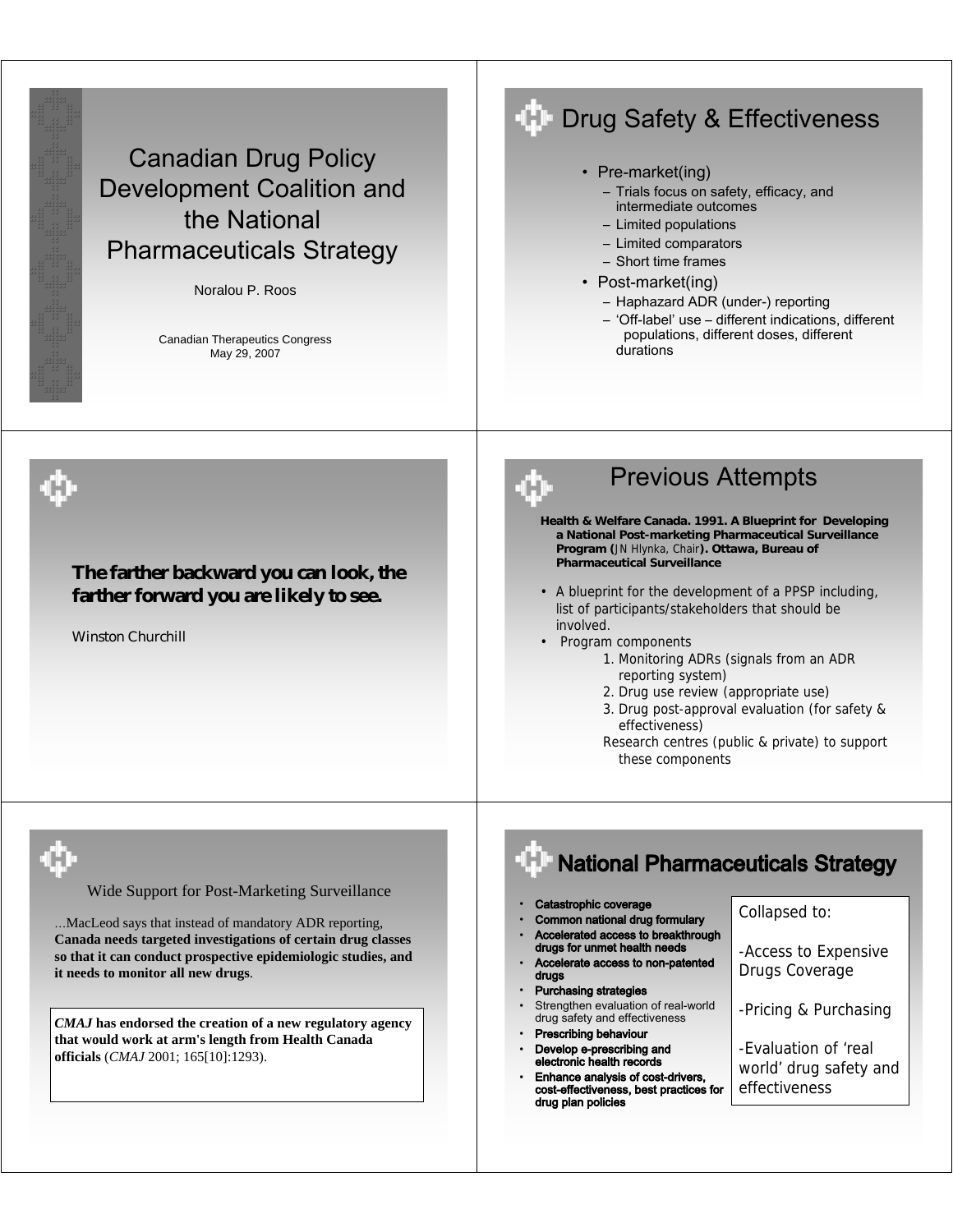

- Provincial/Territorial: drug coverage, for whom and under what conditions;
- Industry: which populations have the most favourable benefit/risk profiles
- Providers: prescribing and dispensing decisions
- Patients: what are drug benefits and harms

Anderson, Geoff Manulife Chair in Health Management Strategies, University of Toronto **Bassett, Ken** Acting Managing Director of the Therapeutics Initiative, Vancouver, BC **Carleton, Bruce** (exec) Director, Pharmaceutical Outcomes and Policy, BC. **Dolovich, Lisa** (exec) Chair of Research Group, Canadian Pharmacists' Association. **Gray, Jean** Professor Emeritus, Medicine, and Pharmacology, Dalhousie University. **Hassen, Phil**, CEO Canadian Patient Safety Institute **Holbrook, Anne** (exec) Director, Division of Clinical Pharmacology, McMaster **Hux, Jan** Senior Scientist, Institute for Clinical Evaluative Sciences (ICES) **Laupacis, Andreas** (exec), Director, Li Ka Shing Knowledge Institute, U of T **Lexchin, Joel**, School of Health Policy and Management, York University. **Le Lorier, Jacques** (exec) Chief, Research Unitarch, de l'Université de Montréal **Maclure, Malcolm**, School of Health Information Science, University of Victoria. **Metge, Colleen**, Associate Professor Faculty of Pharmacy. University of Manitoba **Morgan, Steve**, Health economist, University of British Columbia. **MacGibbon, Brenda** (exec), Patient representative. McGill Centre Board of Directors Paterson, Mike, Institute for Clinical Evaluative Sciences. **Peterson, Bob**, Pediatric Clinical Pharmacologist UBC; former Director General TPD. **Roos, Noralou** (exec) Founding Director, Manitoba Centre for Health Policy Sketris, Ingrid (exec), Professor, College of Pharmacy, Dalhousie University **Sullivan, Terrence** (exec), President and CEO of Cancer Care Ontario **Tamblyn, Robyn** (exec), Professor, Faculty of Medicine, McGill University **Wright, Jim**, Managing Director of the Therapeutics Initiative, UBC **Wiktorowicz, Mary**, School of Health Policy and Management, York University

# Proposed Approach

- Three key elements
	- Systematized and comprehensive adverse drug reaction reporting
	- Longitudinal 'observational' monitoring using enhanced administrative and other databases
	- 'Real World' RCT involving head-tohead comparisons of competing alternatives

### **THE Different than Current Research** Programs

- Focused on post market safety & effectiveness of medicines
- Includes capacity building
- Not about curiosity driven research. Rather a *formal* program to coordinate & direct *prioritized* research to fill pressing *gaps* in evidence
- Resources & capacity are available for rapid response
- Focused *collaboration* among research centres
	- Strength of evidence will be greater with participation of multiple jurisdictions & / or centres (more data / different populations)
	- Able to assess different provincial policies related to drugs: what works & what does not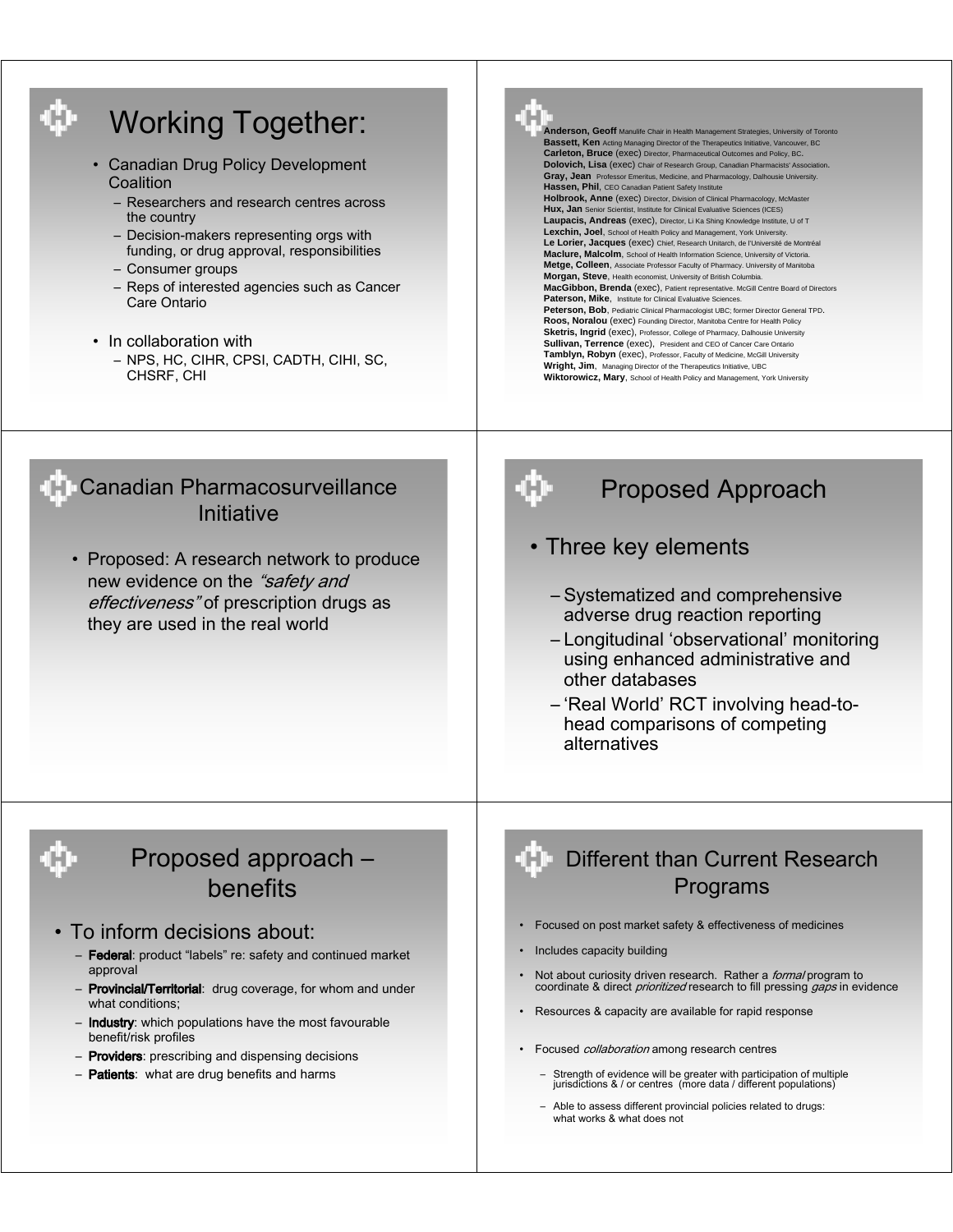

#### Partnership Approach to Business Plan Development

- National Pharmaceuticals Strategy (NPS)
- Canadian Institutes of Health Research (CIHR)
- Canadian Drug Policy Development Coalition (CDPDC)
- Overseen by a Project Authority Advisory Committee (PAAC)

#### Business Plan Advisory Committee (PAAC)

|           | Andreas Laupacis - | Coalition - researcher               |
|-----------|--------------------|--------------------------------------|
| $\bullet$ | Noralou Roos       | CIHR - researcher                    |
| $\bullet$ | Robyn Tamblyn      | Coalition - researcher               |
|           | Paul Armstrong     | practitioner / physician             |
|           | Stephanie Young -  | practitioner / pharmacist            |
|           | Denis Morrice      | patient                              |
|           | Susan Paetkau      | provincial S&E co-lead               |
|           | David Clapin       | federal S&E co-lead                  |
|           | <b>Bill Leslie</b> | federal S&E co-lead                  |
| ٠         | Donna Cona         | Contract team: Gary Fox + Nick Otten |

#### **Proposed Model – organization**

#### Three key elements:

- Oversight, direction, and accountability
	- policy advisory board or committee channeling research efforts to areas of priority – scientific leadership
- Network of Research Centres
	- using observational data, registries, and clinical trials
	- respond to specific requests
	- operate at arms length from industry and government
	- research results made public
- Comprehensive knowledge exchange/translation strategy





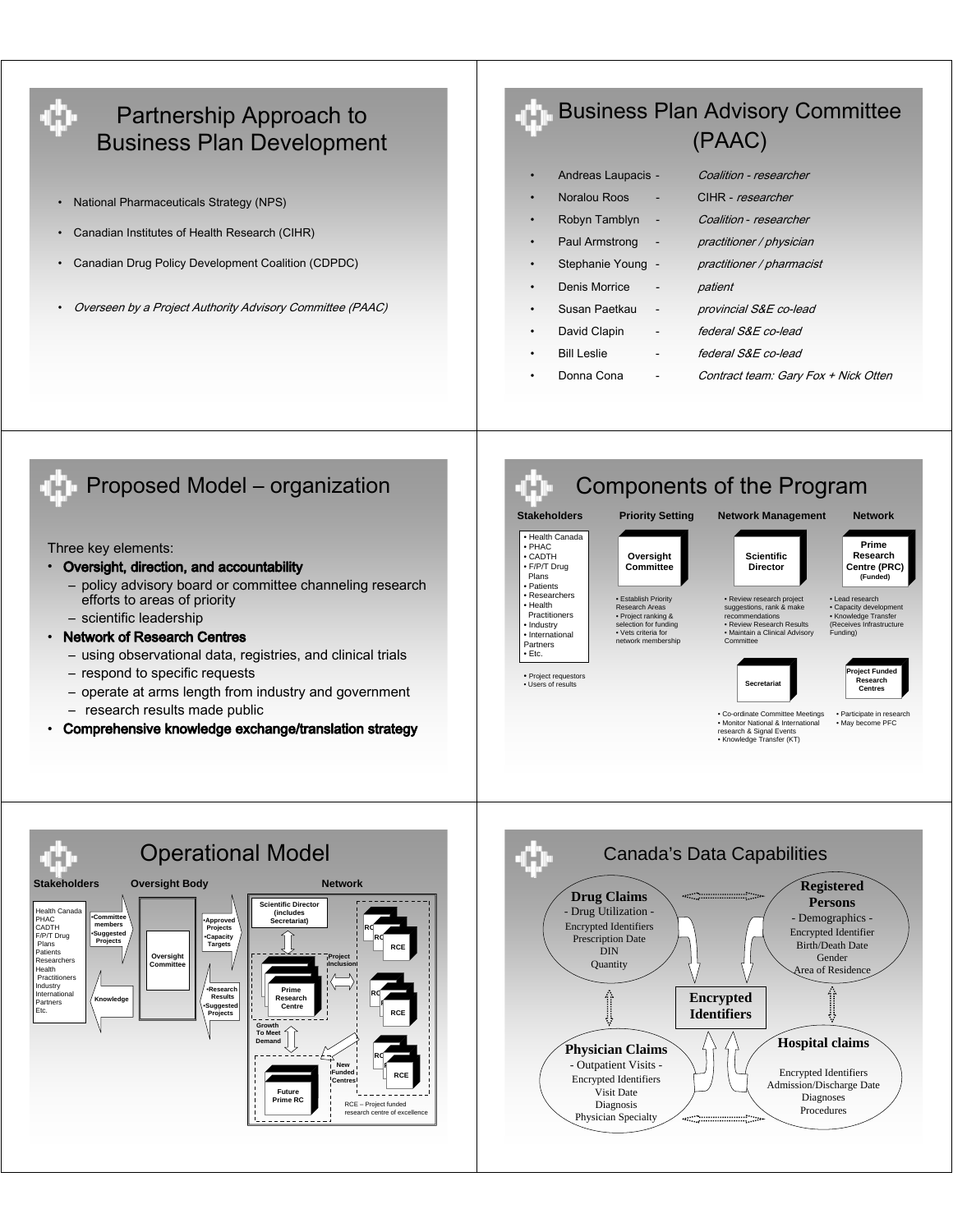